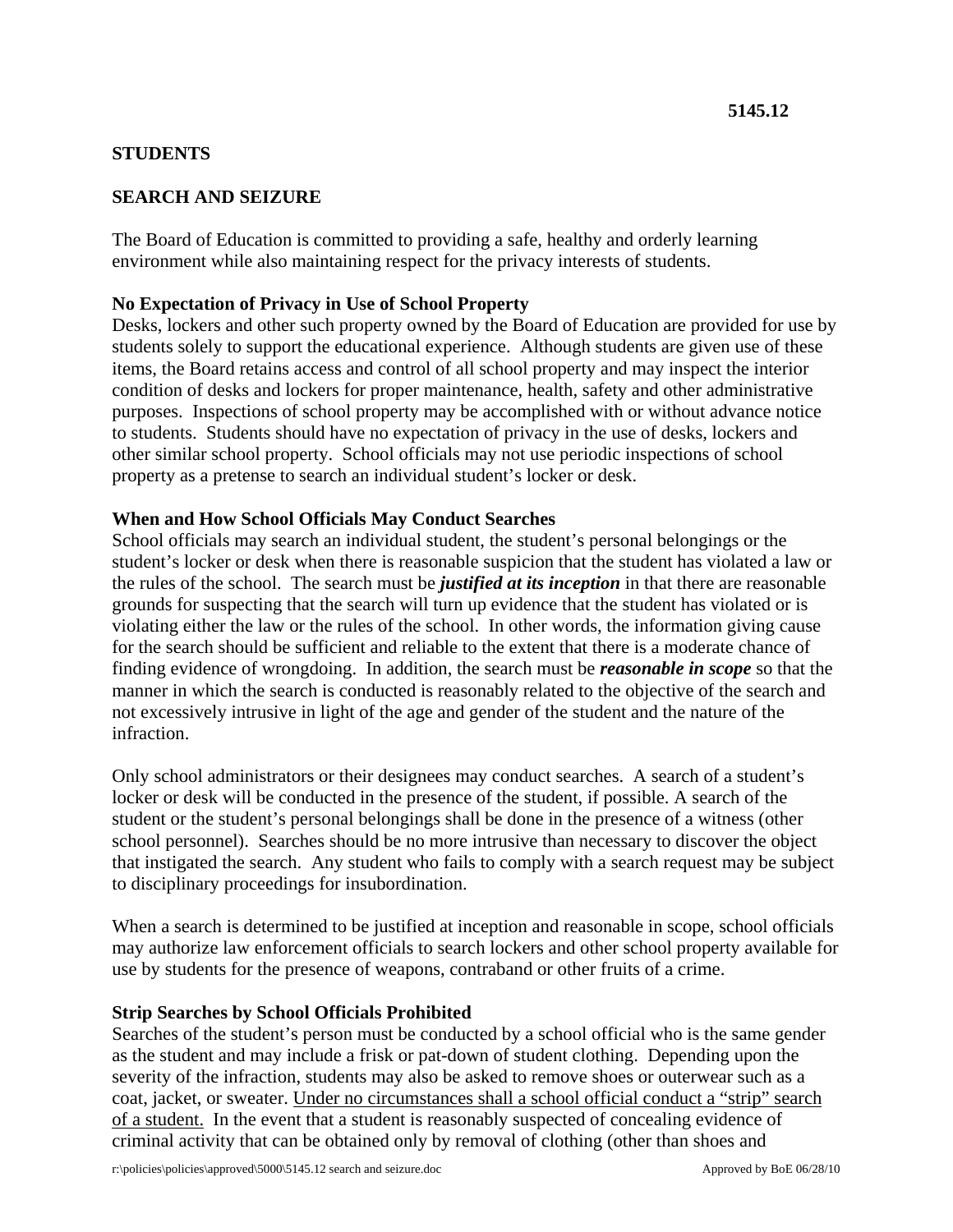outerwear) and the student refuses to deliver such evidence, the assistance of the police shall be obtained.

## **Vehicle Searches on School Grounds**

Vehicles brought on school grounds by students are subject to the same criteria for searches as students' personal belongings. Refusal by a student, parent or guardian, or owner of the vehicle to allow access to a motor vehicle on school premises at the time of a request to search the motor vehicle will be cause for termination of the privilege of bringing a motor vehicle onto school premises.

## **Seizure of Property Belonging to Student**

School personnel may temporarily take control of property belonging to a student (including items such as a cell phone or other electronic device) when the student's use or possession of such property violates school rules or is otherwise disruptive of the educational process. Items taken from students should be made available for return to the student or the student's parent or legal guardian as soon as feasible or upon the conclusion of disciplinary proceedings associated with the item(s). Any illegal substance, weapon, item that may not be legally possessed by a student or other "fruit of a crime" that is confiscated from a student or discovered in an inspection of school property or search may be turned over to law enforcement officials.

#### **Breathalyzer**

Students may be subject to breathalyzer tests during school and at school sponsored events if school personnel have reasonable suspicion to believe that a student is under the influence of alcohol. The determination of reasonable suspicion will be based on observations of the student including, but not limited to: flushed face; red, watery, glassy or bloodshot eyes; odor of alcohol on breath, clothing or person; slurred speech; inability to follow instructions or comprehend questions; impaired motor skills; unusual emotionality (combative, argumentative, jovial, impulsive, e.g.); lack of awareness with regard to time and place; vomiting; found in possession of product containing alcohol. Breathalyzer tests may only be conducted by properly trained personnel in a private environment. Parents or guardians will be notified of any administration of a breathalyzer test and the results. Students found in possession of alcohol or under the influence of alcohol will be subject to disciplinary procedures. Students who refuse to submit to a breathalyzer test will be subject to disciplinary procedures.

Students may also be subject to breathalyzer tests as a prerequisite for attendance at any school dance or prom. Students will be notified of the requirement to submit to a breathalyzer test prior to being admitted to the event.

## **Canine sniffing**

The Superintendent is authorized to invite law enforcement agencies or other qualified agencies or individuals to search school property with dogs trained in detecting the presence of illegal substances including alcohol and/or drugs. Such searches will only be conducted when there are reasonable grounds for suspecting that the search will produce evidence of contraband. Individuals shall not be subjected to a dog sniff examination of their person. However, personal property such as book bags, tote bags, purses and other objects or materials used to transport or store property that are not part of the individual's clothing and are intended to be readily detached from the person may be examined. Dogs may not be used in areas occupied by students, staff or any other person except for demonstration purposes with the handler present or in serious life-threatening emergencies. School officials shall ensure that students and staff are not physically present in the vicinity of a search conducted with the assistance of any dog. The